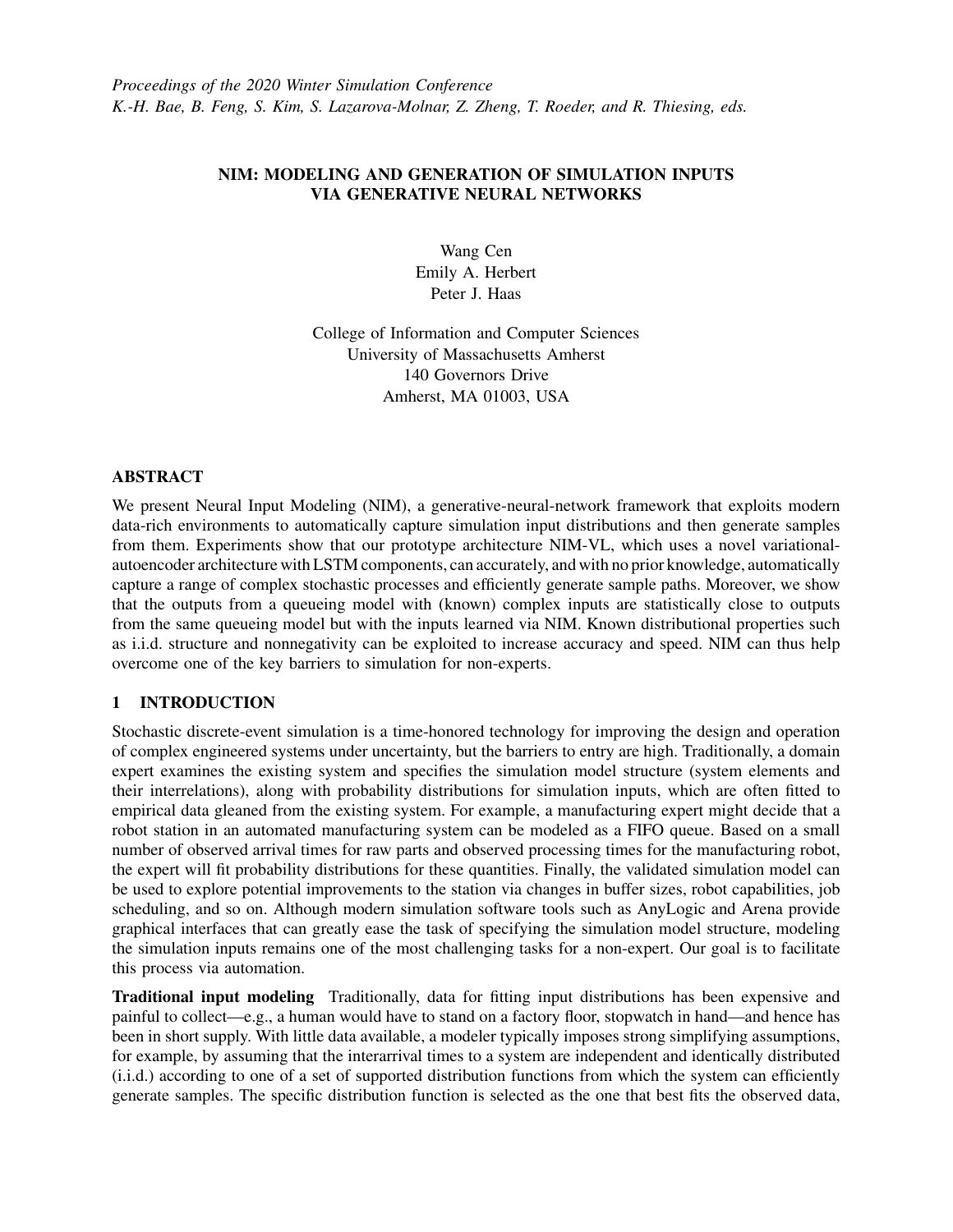as measured by an appropriate goodness-of-fit statistic; state-of-the-art tools such as ExpertFit [\(Law 2015,](#page-11-0) Ch. 6) or Stat::Fit [\(Geer Mountain Software 2020\)](#page-11-1) can automate this selection task.

Unfortunately, i.i.d. distributions with complex features such as multimodality are typically hard to capture; e.g., one of our experiments in Section [4.1](#page-7-0) (see Figure [10\)](#page-10-0) shows that ExpertFit fails to model a nonstandard Gamma-Uniform mixture distribution. Even for "simple" distributions, handcrafted variategeneration code has traditionally been required. [Jiang and Nelson \(2018\)](#page-11-2) proposed averaging multiple fitted distributions to achieve better fidelity, and Hörmann, Leydold, and Derflinger (2004) have provided methods for automatically producing generation code for a range of distributions, but in both cases the distribution functions must be explicitly pre-specified, which restricts flexibility in modeling.

The situation becomes even more challenging when inputs are not well modeled as a sequence of i.i.d. random variables. A system such as ExpertFit will sometimes detect the lack of i.i.d. structure, but then, with little guidance or software support, the user faces a bewildering array of possible models for autocorrelated, possibly nonstationary sequences, including time series models such as ARIMA, GARCH, SETAR, and so on, with various choices for the innovations distribution [\(Box, Jenkins, Reinsel, and Ljung](#page-11-4) [2016\)](#page-11-4), or, for arrival processes, direct point process models of arrival times such as nonhomogeneous, compound, clustered, or doubly-stochastic Poisson processes [\(Cox and Isham 1980\)](#page-11-5). Even after settling on a stochastic-process model, efficiently generating sample paths can be decidedly nontrivial.

The other option for non-expert input modeling is to fit an empirical distribution for i.i.d. data and use input traces for more general stochastic processes, perhaps combined with some sort of bootstrap re-sampling. Both approaches suffer from the fact that the data values produced during a simulation run are generally limited to those in the available data or, in the case of empirical distributions, require ad hoc tail modeling [\(Law 2015,](#page-11-0) p. 361) This issue is one aspect of a general overfitting problem: the simulation model captures the training data precisely but does not generalize well beyond it. Use of input traces has the additional drawback that, if the simulation model is to be deployed widely, moving potentially large amounts of data around is cumbersome and raises potential privacy issues.

Neural input modeling We aim to exploit the fact that data is becoming ever more abundant due to the increasing use of sensors, the emergence of the Internet of things (IoT), and the retention of log data in formally defined process management systems [\(van der Aalst 2018\)](#page-11-6). Other potential sources of structured log data include information extraction from text [\(Niklaus, Cetto, Freitas, and Handschuh 2018\)](#page-11-7), as well as from images and video [\(Zhou, Xu, and Corso 2018\)](#page-11-8). Our key observation is that, in data-rich environments, neural networks are a powerful and flexible tool for learning complex and subtle patterns from data; if designed carefully, they can potentially automate the tasks of learning simulation input distributions and of generating samples from these distributions during simulation runs.

We present NIM (Neural Input Modeling), a framework for automated modeling and generation of simulation input distributions. NIM uses *generative neural networks* (GNNs), which not only learn a complex statistical distribution, but provide a means of sampling from the distribution as well. NIM is designed to avoid overfitting problems and, unlike with input traces, can generate sample values outside the original training range. To our knowledge, NIM is the first system to use GNNs in order to automate input modeling, thereby helping to democratize the use of stochastic simulation methodology.

NIM takes inspiration from the inversion method. Suppose we want to generate samples of a continuous random variable *X* having cumulative distribution function (cdf) *F*. If we generate  $Z \sim N(0,1)$ , then it is well known that  $X = G(Z)$  is distributed according to F, where  $G(Z) = F^{-1}(\Phi(Z))$  and  $\Phi$  is the cdf of a standard normal random variable. We can extend this idea to a stochastic process  $X = (X_1, X_2, \ldots, X_t)$  having joint cdf F by factorizing  $F(x_1, x_2,...,x_t)$  as  $F_1(x_1)F_2(x_2|x_1)\cdots F_t(x_t|x_1, x_2,...,x_{t-1})$ . We then generate i.i.d. normal variates  $Z_1, ..., Z_t$  and set  $X_1 = G_1(Z_1), X_2 = G_2(Z_2|X_1), ..., X_t = G_t(Z_t|X_1, X_2, ..., X_{t-1}),$  where  $G_i(z_i|x_1,\ldots,x_{i-1}) = F_i^{-1}(\Phi(z_i)|x_1,\ldots,x_{i-1})$ . That is, we have specified a function *G* that transforms  $Z =$  $(Z_1,...,Z_t)$  into a sample path  $X = (X_1,...,X_t)$  having joint distribution *F*. NIM can be viewed as a system for automatically learning the complex transformation function *G* from i.i.d. samples of *X*.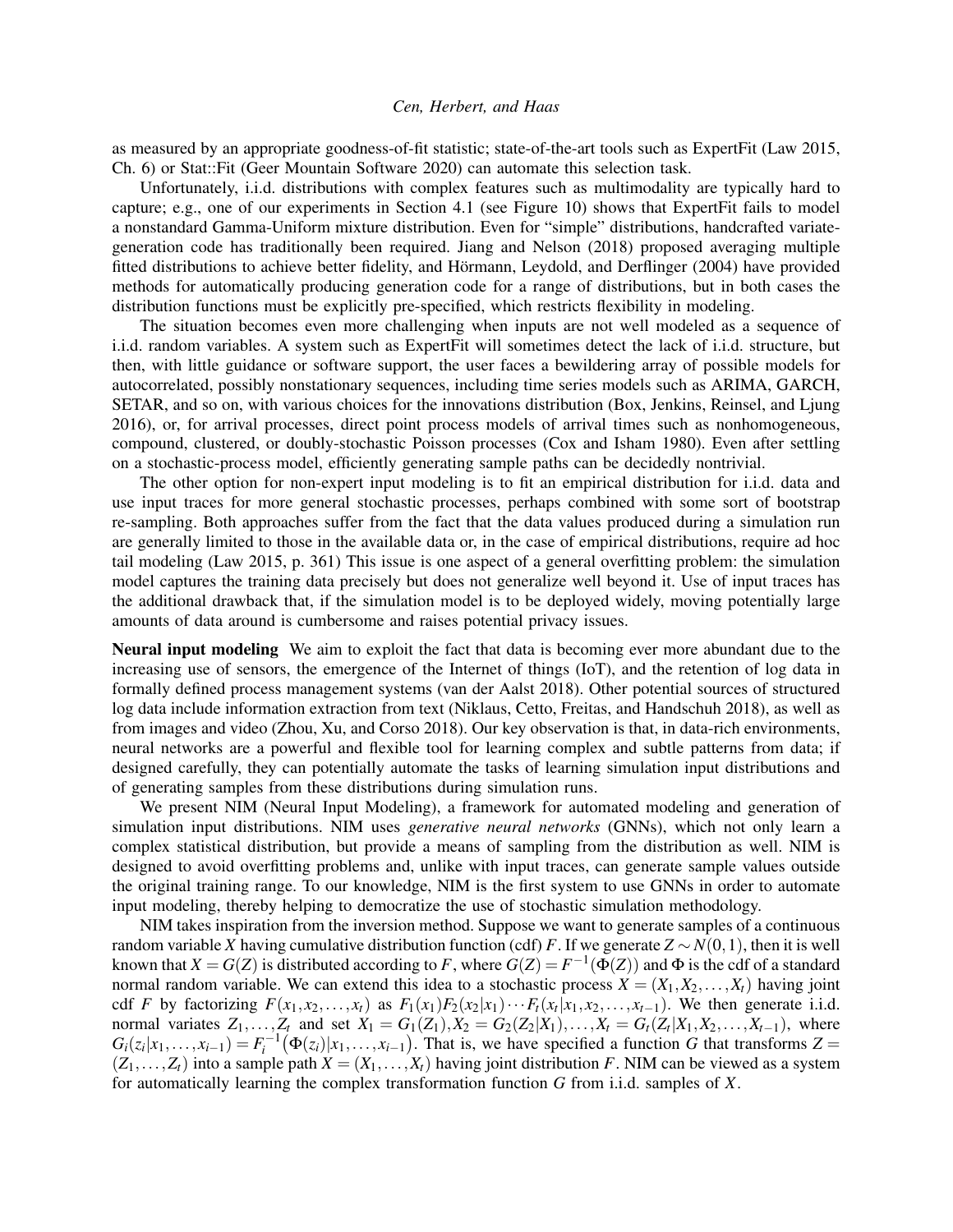<span id="page-2-1"></span>

Figure 1: NIM-VM training and generation architectures.

Our initial NIM prototype derives from a particular form of GNN called a *variational autoencoder*, or VAE [\(Doersch 2016;](#page-11-9) [Kingma and Welling 2013\)](#page-11-10). A VAE uses a pair of neural networks to learn an internal representation of a stochastic process from data (the "encoder") and then transform a sequence of i.i.d. Gaussian input variables into a realization of the modeled process (the "decoder"). A VAE does not need to make any prior assumptions about the features of the training data, and appears easier to work with than other types of GNNs, such as generative adversarial networks.

Paper organization In Section [2,](#page-2-0) we start by reviewing the standard VAE model of [Kingma and Welling](#page-11-10) [\(2013\),](#page-11-10) which uses "multilayer perceptrons"—see, e.g., [\(Hastie, Tibshirani, and Friedman 2009\)](#page-11-11)—for both the encoder and decoder. Direct use of this VAE leads immediately to a simple neural network, called NIM-VM, that is restricted to modeling and generation of i.i.d. random variables. We then describe (Section [3\)](#page-4-0) how the basic NIM-VM architecture can be modified by using "Long Short-Term Memory" components [\(Hochreiter and Schmidhuber 1997\)](#page-11-12) for the encoder and decoder. The resulting network, called NIM-VL, can then compactly represent complex stochastic processes. NIM-VL can be further adapted to exploit known properties of the stochastic process of interest to increase speed and accuracy. In Section [4,](#page-7-1) we provide empirical evidence showing that NIM can accurately and automatically capture a range of complex stochastic input processes and then efficiently generate synthetic sample paths. We also examine the effectiveness of NIM in the context of a queueing simulation model with complex inputs. We conclude in Section [5.](#page-11-13) A short work-in-progress version of this paper appeared in [\(Herbert, Cen, and Haas 2019\)](#page-11-14); the current paper contains the first full mathematical description of NIM, new extensions to exploit prior knowledge of data characteristics, a significantly expanded experimental study and comparison to ExpertFit, and an application to real-world call center data.

## <span id="page-2-0"></span>2 VARIATIONAL AUTOENCODERS AND NIM-VM

In this section, we describe the standard VAE framework, which directly yields the basic NIM-VM neural network for modeling and generating sequences of i.i.d. random variables.

In general, a generative neural network can generate new data instances from a data distribution  $P(x)$  after being shown i.i.d. training samples from *P*. GNNs have been used in a variety of domains, including construction of music, faces, text, and more. In the setting of simulation input modeling, the new data instances might represent i.i.d. interarrival or service times in a queueing network, blood-pressure measurements for arriving patients, and so on. We focus on real-valued stochastic processes throughout.

VAE overview A variational autoencoder is a specific type of GNN that accomplishes the learning and generation tasks via a pair of neural networks, an *encoder E* and a *decoder D*. The generative model for the observed data assumes that a data sample is created by (1) sampling a *latent variable* from some prior distribution, (2) feeding that latent variable into a function *g* that outputs a *data-generation distribution*, and (3) drawing a sample from the data-generation distribution. The encoder *E* in the VAE learns to infer the latent-variable values that likely produced the observed data samples. Thus a trained encoder maps an observed data value x into a latent value z that serves as the internal representation of x; the mapping is stochastic in nature. The decoder *D* learns the function *g*, taking a latent variable sample *z* and outputting the data-generation distribution from which the final sample is drawn. We use historical data to train both *E* and *D* such that the foregoing process will, to a good approximation, generate samples from *P*.

NIM-VM is a direct implementation of such a standard VAE; see Figure [1.](#page-2-1) The prior distribution  $P(z)$ of the latent variable *z* is  $N(0,1)$ , a standard normal distribution. The data-generation distribution is of the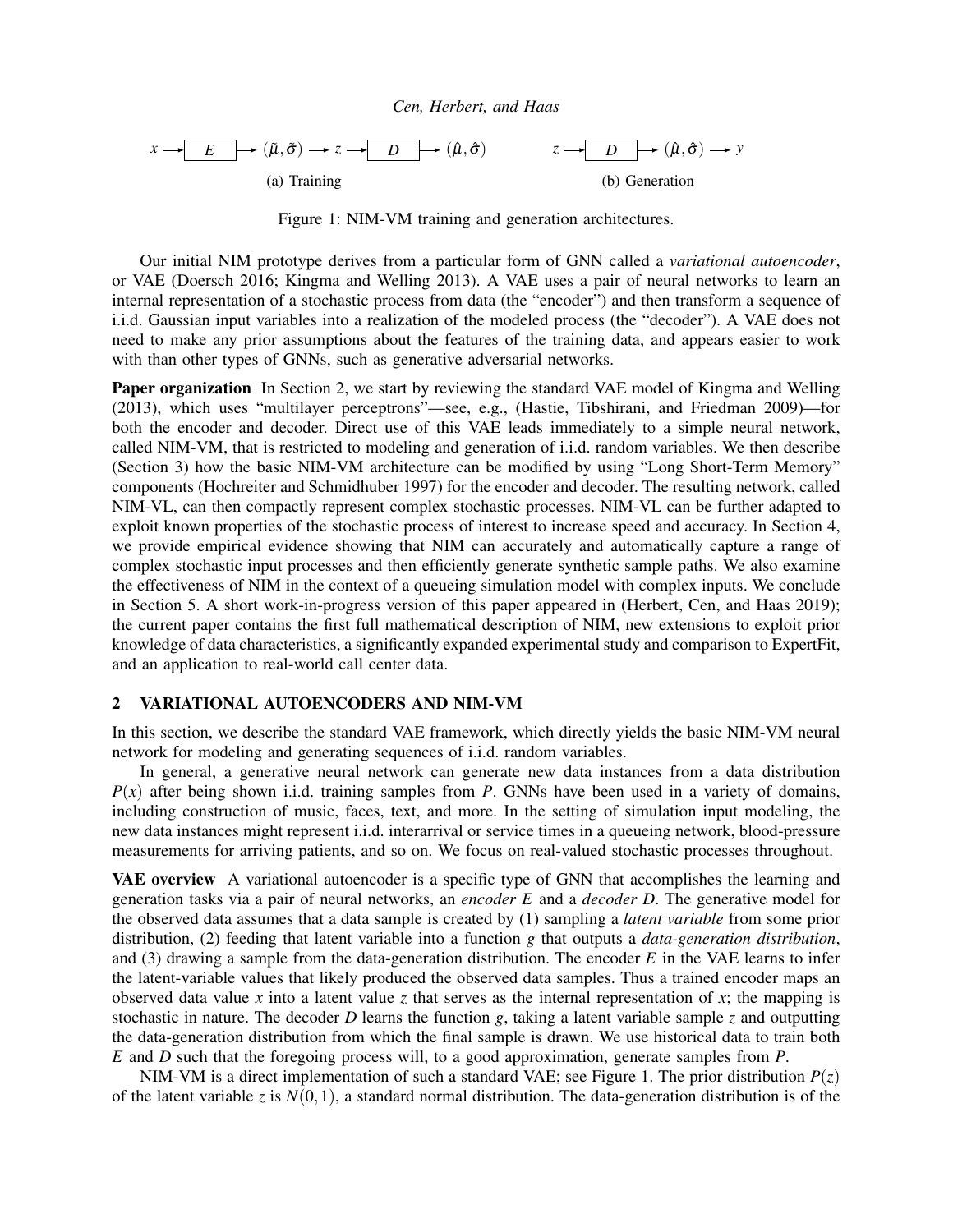<span id="page-3-0"></span>

Figure 2: Multilayer perceptron vs. long short-term memory.

form  $P(x | z) = N(\hat{\mu}, \hat{\sigma})$ . The decoder *D* thus learns the mapping from *z* to  $(\hat{\mu}, \hat{\sigma}) = (\hat{\mu}(z), \hat{\sigma}(z))$ , and the final sample *y* is generated from the corresponding normal distribution. This generation process is illustrated in Figure [1b.](#page-2-1) We feed a sequence of i.i.d. *N*(0,1) *z*-values into the trained decoder to produce the desired sequence of i.i.d. *y*-values having distribution *P*. On the other hand, given a data example *x*, the encoder infers the posterior probability  $P(z | x)$ —the posterior distribution of the latent representation *z* given the observed data *x*. This distribution is complex and, in general, expensive to compute: an application of Bayes' theorem requires evaluation of  $\int P(x | z)P(z) dz$  over all configurations of latent variables, and *z* is often high-dimensional. We therefore approximate the posterior distribution by a simpler distribution  $O(z | x)$ , which we take to be a normal distribution  $N(\tilde{\mu}, \tilde{\sigma}^2)$ . Thus encoder *E* thus learns the mapping from *x* to  $(\tilde{\mu}, \tilde{\sigma}) = (\tilde{\mu}(x), \tilde{\sigma}(x))$ , and the latent variable *z* is generated from the corresponding normal distribution. This generation process is illustrated in leftmost portion of Figure [1a.](#page-2-1)

Note that the input *z* to the decoder depends on whether we are in the training or generation phase. During training, a sample from the posterior distribution  $N(\tilde{\mu}, \tilde{\sigma}^2)$  will be input to the decoder function; this is done by setting  $z = \tilde{\mu} + \tilde{\sigma}\xi$ , where  $\xi \sim N(0,1)$ . During generation, *z* is a sample from  $N(0,1)$ .

Network architecture Both the encoder and the decoder employ a multilayer perceptron (MLP) structure, which takes inspiration from biology. A standard MLP consists of three layers of neurons: an input layer, a hidden layer and an output layer. In the hidden layer and the output layer, each artificial neuron receives a signal from one or more neurons in the previous layer, applies a nonlinear "activation function", and then sends the result to the next layer. In our setting, the input layer comprises one neuron, the output layer comprise two neurons (one each for the normal mean and variance), and the hidden layer comprises  $m \ge 1$  neurons; Figure [2a](#page-3-0) shows an MLP with  $m = 3$ . In NIM-VM, the encoder computes  $\tilde{\mu}$  and  $\tilde{\sigma}^2$  from an observation *x* via the sequence of computations

$$
\tilde{h} = \max(0_m, \tilde{W}_1 x + \tilde{b}_1), \quad \tilde{\mu} = \tilde{W}_2 \tilde{h} + \tilde{b}_2, \quad \log \tilde{\sigma}^2 = \tilde{W}_3 \tilde{h} + \tilde{b}_3,
$$

where  $0_m$  is a column vector of *m* zeros, the maximum is taken component-wise,  $\tilde{W}_1, \tilde{b}_1 \in \mathbb{R}^{m \times 1}$ ,  $\tilde{W}_2, \tilde{W}_3 \in$  $\mathfrak{R}^{1 \times m}$ , and  $b_2, b_3 \in \mathfrak{R}$ . Similarly, the decoder computes  $\hat{\mu}$  and  $\hat{\sigma}^2$  from a latent variable *z* via

$$
\hat{h} = \max(0_m, \hat{W}_{1z} + \hat{b}_1), \quad \hat{\mu} = \hat{W}_{2}\hat{h} + \hat{b}_2, \quad \log \hat{\sigma}^2 = \hat{W}_{3}\hat{h} + \hat{b}_3.
$$

We denote by  $\theta = (\tilde{W}_1, \tilde{W}_2, \tilde{W}_3, \tilde{b}_1, \tilde{b}_2, \tilde{b}_3, \hat{W}_1, \hat{W}_2, \hat{W}_3, \hat{b}_1, \hat{b}_2, \hat{b}_3)$  the parameters of the network. The *W*'s and *b*'s are called *weights* and *biases*; they are learned during the training phase, which we now discuss.

**Training the VAE** The training phase seeks parameter values  $\theta$  that minimize a carefully chosen loss function. Specifically, the loss for a training point  $x$  is given by

<span id="page-3-1"></span>
$$
L(x; \theta) = D_{\text{KL}}(Q_{\theta}(z \mid x) \parallel P(z)) - E_{z \sim Q_{\theta}(z \mid x)} [\log P_{\theta}(x \mid z)], \qquad (1)
$$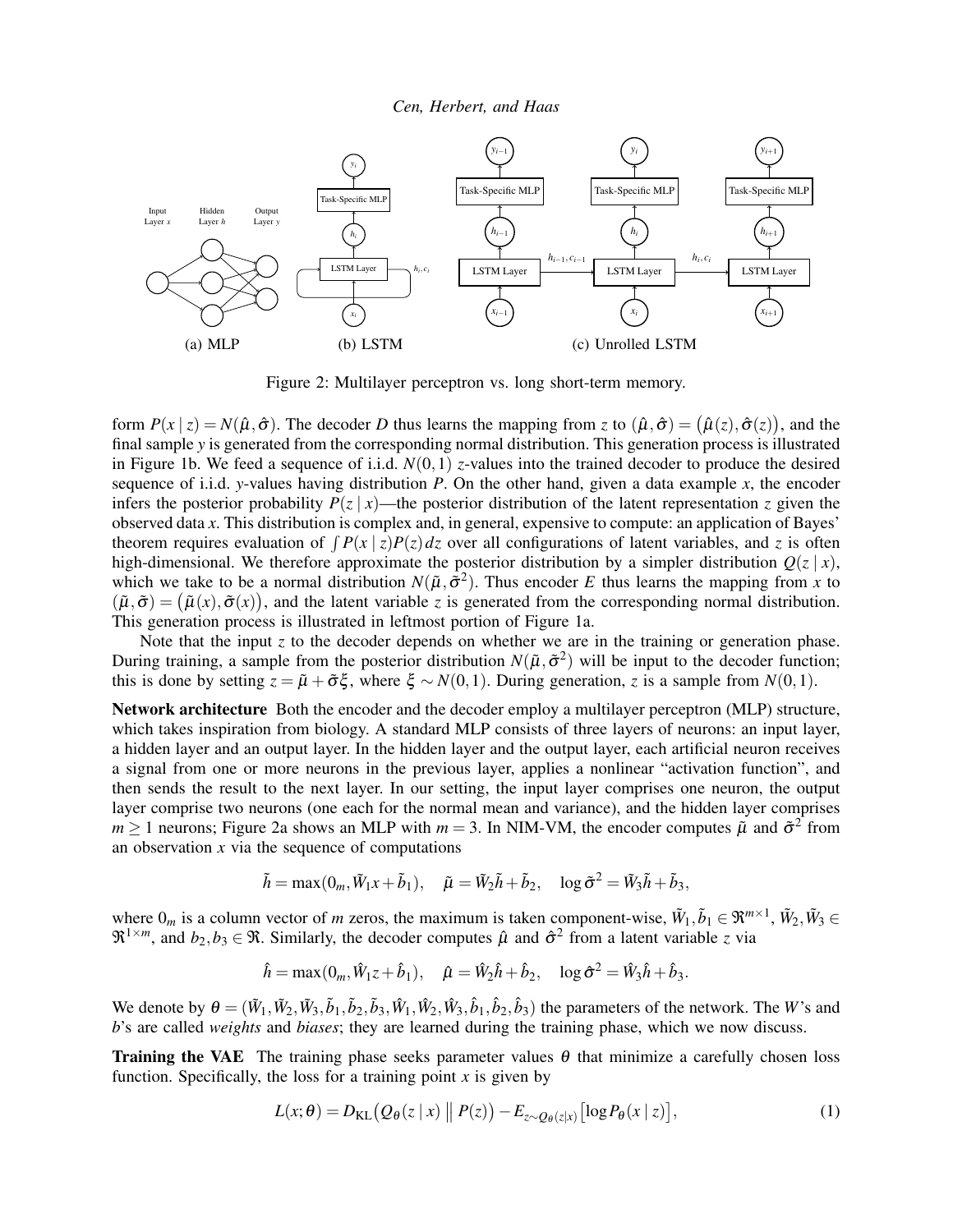where  $D_{KL}$  denotes Kullback-Liebler divergence and we have explicitly indicated the dependence on  $\theta$ ; see [\(Doersch 2016\)](#page-11-9) for a formal derivation. Under the VAE assumptions, i.e.  $P(z) = N(0,1)$ ,  $Q_{\theta}(z|x) = N(\tilde{\mu}, \tilde{\sigma}^2)$ and  $P_{\theta}(x \mid z) = N(\hat{\mu}, \hat{\sigma})$ , the loss takes the specific form

<span id="page-4-1"></span>
$$
L(x; \theta) = -\frac{1}{2} (\log \tilde{\sigma}^2 - \tilde{\mu}^2 - \tilde{\sigma}^2 + 1) + \frac{1}{2} \left( \log 2\pi + \log \hat{\sigma}^2 + \frac{(x - \hat{\mu})^2}{\hat{\sigma}^2} \right).
$$
 (2)

Note that  $\tilde{\mu} = \tilde{\mu}(x;\theta), \tilde{\sigma}^2 = \tilde{\sigma}^2(x;\theta), \hat{\mu} = \hat{\mu}(z;\theta),$  and  $\hat{\sigma}^2 = \tilde{\sigma}^2(z;\theta)$ ; we often suppress these dependencies for readability. Also note that the second term is a method-of-moments estimator of the second term in Equation [\(1\)](#page-3-1): given a training point *x*, we approximate  $E_{z \sim Q_{\theta}(z|x)} [\log P_{\theta}(x | z)]$  by  $\log P_{\theta}(x | z)$ , where *z* is the value output by the encoder.

The key ideas motivating the form of the loss function are that (i) given i.i.d.  $N(0,1)$  *z*-values, the decoder will produce  $\hat{\mu}(z)$  and  $\hat{\sigma}^2(z)$  values such that the resulting *y*-values will jointly be distributed as an i.i.d. sample from the target data distribution, and (ii) a set of *z*-values produced by the encoder, taken together, look like i.i.d. samples from a standard normal distribution  $N(0,1)$ , since this is what is needed during generation. In the loss function, the first term represents the KL-divergence between  $N(\tilde{\mu}, \tilde{\sigma}^2)$  and  $N(0,1)$ ; minimizing this term helps achieve goal (ii) above. The second term is the negative expected log-likelihood of *x* under the  $N(\hat{\mu}, \hat{\sigma}^2)$  distribution for *z*, also called the *reconstruction loss*; minimizing this term (i.e., maximizing the expected log-likelihood), helps achieve goal (i), which is to make the synthetic data look like the training data. Importantly, the KL-divergence term acts as a regularizer and helps prevent overfitting to the training data.

The VAE network is trained using *mini-batch stochastic gradient descent* (MSGD). The MSGD algorithm first shuffles and partitions the training dataset into disjoint batches. For each training-data example in a given batch, MSGD computes the gradient of the loss function in Equation [\(2\)](#page-4-1) with respect to the network parameters  $\theta$ . MSGD then updates  $\theta$  by taking a step in the direction  $-g$ , where *g* is the sum of the gradients in the batch. The algorithm repeatedly cycles through the batches, updating  $\theta$  until the sum of the loss over all the batches converges. Our implementation uses the Adam algorithm [\(Kingma and Ba 2014\)](#page-11-15), which uses a constant step size  $\alpha$  and actually takes a step in direction  $-d$ , where *d* is computed as a normalized, exponentially weighted moving average of current and past gradients for the current batch. We use the default hyperparameter values  $(\alpha,$  exponential weights, etc.) specified by [Kingma and Ba \(2014\).](#page-11-15)

### <span id="page-4-0"></span>3 LSTM COMPONENTS AND NIM-VL

NIM-VM can be used to model and generate i.i.d. random variables. In this section we describe how to extend our methodology to model and generate i.i.d. sample paths of a stochastic process, given a training set of i.i.d. sample paths.

NIM-VL overview A straightforward solution would directly modify NIM-VM so that a training point *x* is now a sample path:  $x = (x_1, x_2, \ldots, x_t)$  for some  $t > 1$ . Then the input layer of the MLP for encoder *E* would comprise *t* neurons to hold *x* and the output layer would consist of 2*t* neurons to hold  $\tilde{\mu} = (\tilde{\mu}_1, \dots, \tilde{\mu}_t)$ and  $\tilde{\sigma}^2 = (\tilde{\sigma}_1^2, \ldots, \tilde{\sigma}_t^2)$ . During training, we would generate  $z = (z_1, \ldots, z_t)$  by setting  $z_i = \tilde{\mu}_i + \tilde{\sigma}_i \xi_i$  for  $i \in [1..t]$ , where the  $\xi_i$ 's are i.i.d.  $N(0,1)$ . Similarly, the input layer of the MLP for decoder *D* would now comprise *t* neurons to hold *z* and the output layer would contain 2*t* neurons to hold  $\hat{\mu}$  and  $\hat{\sigma}^2$ . During the generation phase, we would feed a vector  $z = (z_1, \ldots, z_t)$  of i.i.d.  $N(0, 1)$  random variables into the decoder, and generate  $y = (y_1, \ldots, y_t)$  by setting  $y_i = \hat{\mu}_i + \hat{\sigma}_i \zeta_i$  for  $i \in [1..t]$ , where the  $\zeta_i$ 's are i.i.d.  $N(0,1)$ . Correspondingly, we would have  $\widetilde{W}_1 \in \mathfrak{R}^{m \times t}$ ,  $\widetilde{W}_2, \widetilde{W}_3 \in \mathfrak{R}^{t \times m}$ , and  $b_2, b_3 \in \mathfrak{R}^t$ .

This approach has three serious problems. First, the number of neurons—or, equivalently, the sizes of the weight matrices and bias vectors—grows linearly with the length of the stochastic process, leading to a network that is slow and cumbersome when modeling long sequences. Second, the model can only handle a fixed input and output size, namely *t*. For example, if each training sample path has length  $t = 100$ , then the network can only generate sample paths of length 100. Finally, MLPs are not good at capturing long-range dependencies, which is key to modeling complex stochastic processes [\(Lipton 2015\)](#page-11-16).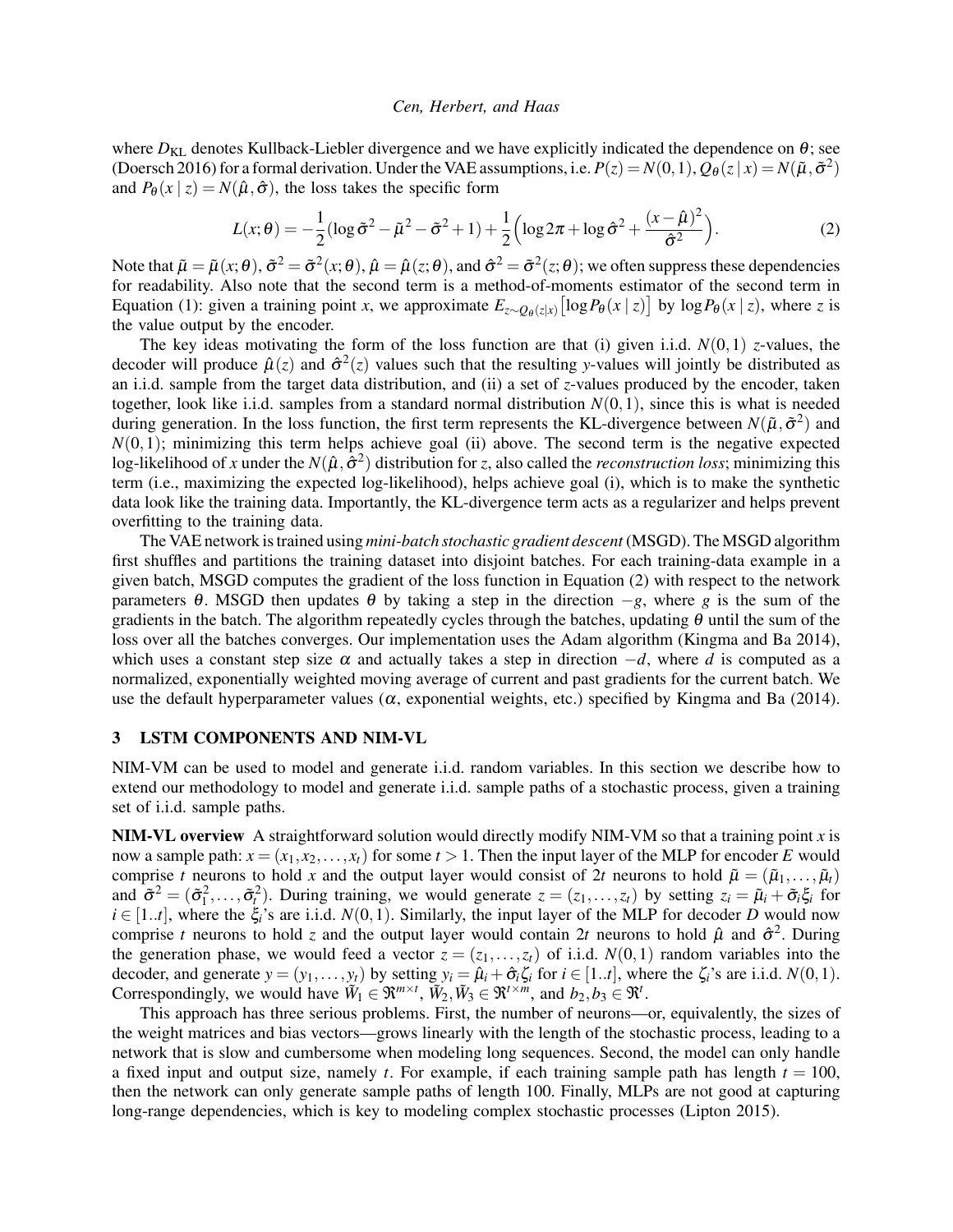<span id="page-5-1"></span><span id="page-5-0"></span>

Figure 3: NIM-VL training architecture.



Figure 4: NIM-VL generation architecture.

To overcome these problems, we modify the NIM-VM architecture by incorporating *Long Short-Term Memory* (LSTM) components, as introduced by [Hochreiter and Schmidhuber \(1997\).](#page-11-12) We refer to the resulting, novel neural architecture as NIM-VL. Specifically, we replace the MLP networks in both the encoder and decoder with LSTM layers. Moreover, instead of feeding a latent variable  $z = (z_1, z_2, \ldots, z_t)$ directly to the decoder during training or generation, we pass pairs  $(z_1,0),(z_2,x_1),\ldots,(z_t,x_{t-1})$  to the decoder during training, and pairs  $(z_1,0),(z_2,y_1),\ldots,(z_t,y_{t-1})$  during generation, where  $x=(x_1,\ldots,x_n)$  is an input (training) sample path and  $y = (y_1, \ldots, y_n)$  is an output (generated) sample path. Figures [3](#page-5-0) and [4](#page-5-1) show the training and generation architectures.

The LSTM layers allow the VAE to compactly capture temporal correlations within a sample path. In addition, the change to the decoder's input increases NIM's flexibility. This can be seen clearly in Figure [4.](#page-5-1) Instead of generating sample paths whose length is fixed and limited by the length of the training data, NIM-VL can generate values one at a time, thereby enabling it to generate sample paths of arbitrary length. We note that, even though the form of the above pairs might create the impression that an LSTM is Markovian in nature, the LSTM architecture in fact explicitly models temporal correlations over multiple time steps [\(Lipton 2015,](#page-11-16) Sec. 1.2).

LSTM details LSTM networks belong to the family of*recurrent neural networks*(RNNs); see [\(Lipton 2015\)](#page-11-16). RNNs are widely employed in sequence-modeling tasks such as machine translation, image captioning, text-to-speech synthesis, handwriting recognition, and game playing. Whereas an MLP treats a sequence  $x = (x_1, x_2, \ldots, x_t)$  as merely a point in a high-dimensional space, RNNs explicitly model the current value  $x_i$  as a function of the previous value  $x_{i-1}$  and a hidden state vector. This hidden state vector allows RNNs to capture long-range dependencies. For example, an RNN that models arrivals to a restaurant might learn that a high arrival rate in the morning predicts a high arrival rate later that evening. LSTM networks improve upon standard RNNs by allowing easier and more stable training. For brevity, we give a high-level functional overview of LSTMs below, and refer the reader to [\(Hochreiter and Schmidhuber 1997\)](#page-11-12) for further details about the low-level architecture.

At a time step *i*, the LSTM unit receives the *hidden state* and *cell state* from the previous time step, along with the current input. The unit computes a new hidden and cell state through a series of non-linear transformations, and passes this data on to the next time step. The hidden state is also fed into the input layer of a task-specific MLP to compute the final output *y<sup>i</sup>* . For our specific NIM-VL encoder, the MLP's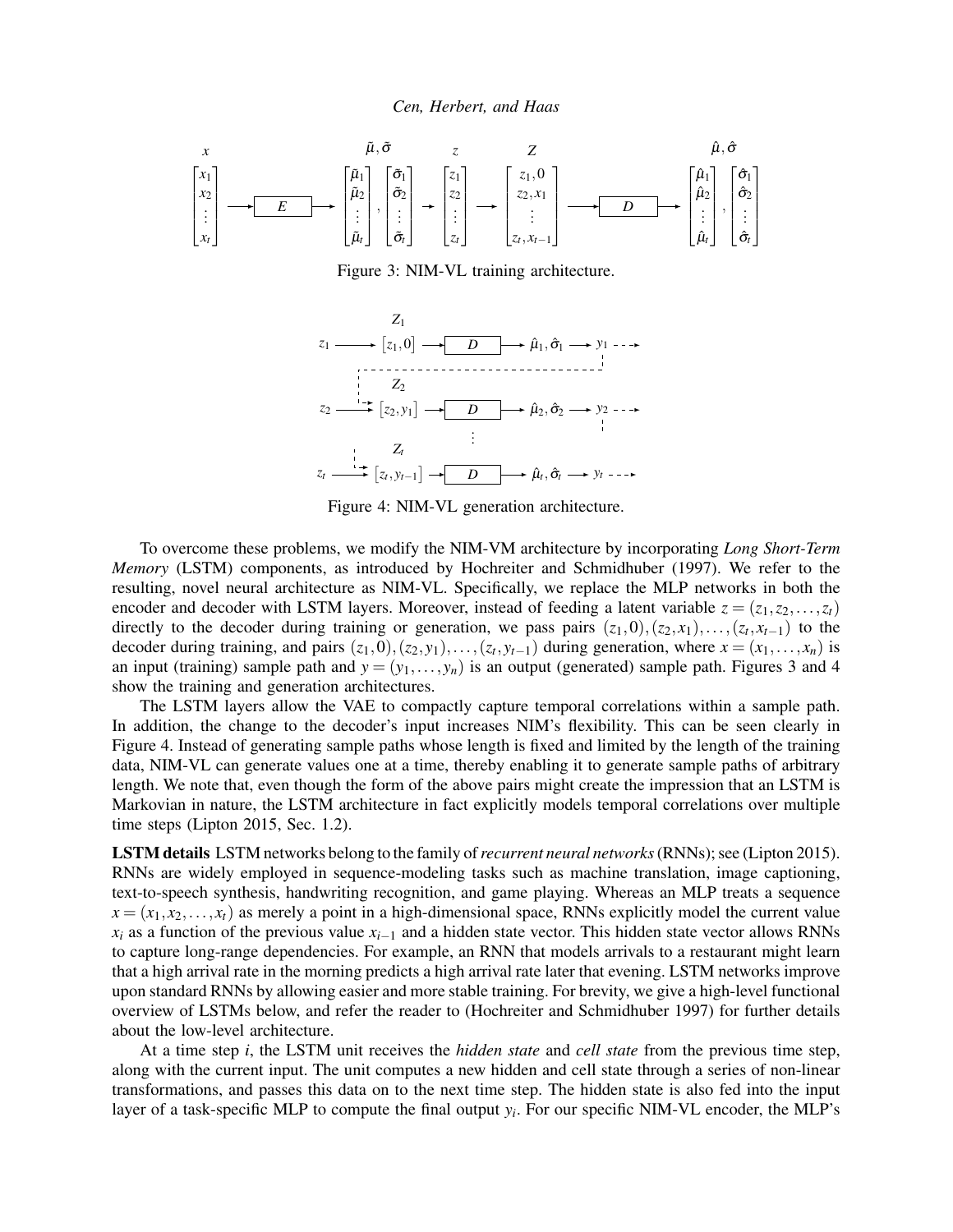hidden layer transforms the input hidden state  $\tilde{h}_i$  into an intermediate state  $\tilde{g}_i$ , which is then used to compute  $\tilde{\mu}_i$  and  $\tilde{\sigma}_i^2$ ; the decoder behaves analogously. Figure [2b](#page-3-0) depicts this process. We also show an "unrolled" version of the LSTM network to clearly illustrate the data flow (Figure [2c\)](#page-3-0).

Formally, the network structure is as follows. Let  $h_i, c_i \in \mathbb{R}^m$  and  $g_i \in \mathbb{R}^l$  be the hidden state, cell state, and task-specific hidden state at time *i*, where *m* and *l* are user-defined sizes. Let *x<sup>i</sup>* be the input at timestep *i* and  $\theta_{\text{LSTM}}$  be the collection of trainable weights inside the LSTM network. For simplicity, we denote the entire LSTM transformation at time *i* as  $(h_i, c_i) = f_{\text{LSTM}}(h_{i-1}, c_{i-1}, x_i; \theta_{\text{LSTM}})$ . Then the encoder computes  $\tilde{\mu}$  and  $\tilde{\sigma}^2$  from an observation *x* via the sequence of computations

$$
(\tilde{h}_i, \tilde{c}_i) = f_{\text{LSTM}}(\tilde{h}_{i-1}, \tilde{c}_{i-1}, x_i; \theta_{\text{LSTM}}), \ \tilde{g}_i = \max(0_m, \tilde{W}_1 \tilde{h}_{i-1} + \tilde{b}_1), \ \tilde{\mu}_i = \tilde{W}_2 \tilde{g}_i + \tilde{b}_2, \ \log \tilde{\sigma}_i^2 = \tilde{W}_3 \tilde{g}_i + \tilde{b}_3.
$$

The decoder similarly computes  $\hat{\mu}$  and  $\hat{\sigma}^2$  from *z* via

$$
(\hat{h}_i, \hat{c}_i) = f_{\text{LSTM}}(\hat{h}_{i-1}, \hat{c}_{i-1}, z_i; \theta_{\text{LSTM}}), \ \hat{g}_i = \max(0_m, \hat{W}_1 \hat{h}_{i-1} + \hat{b}_1), \ \hat{\mu}_i = \hat{W}_2 \hat{g}_i + \hat{b}_2, \ \log \hat{\sigma}_i^2 = \hat{W}_3 \hat{g}_i + \hat{b}_3
$$

The training procedure is similar to NIM-VM, in that we use the Adam algorithm for mini-batch gradient descent to minimize an appropriate loss function. With training points now *t*-dimensional, i.e.,  $x = (x_1, \ldots, x_t)$ , the loss function in Equation [\(1\)](#page-3-1) now takes the specific form

$$
L(x; \theta) = -\frac{1}{2} \sum_{i=1}^{t} (\log \tilde{\sigma}_i^2 - \tilde{\mu}_i^2 - \tilde{\sigma}_i^2 + 1) + \frac{1}{2} \sum_{i=1}^{t} (\log 2\pi + \log \hat{\sigma}_i^2 + \frac{(x_i - \hat{\mu}_i)^2}{\hat{\sigma}_i^2}).
$$

Exploiting domain knowledge When building a simulation, the modeler usually has some domain knowledge about the input processes to the system. For example, when studying the behavior of a queueing system, we know that the interarrival times and the processing times must always be positive. In other cases, we might know that the blood-sugar levels of successive patients are independent and identically distributed, or that the distribution of transportation times is multimodal. Exploiting these types of knowledge lets us train a more accurate NIM model, and can also accelerate training and generation. We outline some specific techniques below. Although we describe our methods in the context of NIM-VL, they can also be applied to NIM-VM essentially without change.

*Bounded random variables* If we know a priori that there exist lower and/or upper bounds on the range of the input stochastic process of interest, then we first transform each training point  $x = (x_1, \ldots, x_t)$  by applying a nonlinear transformation  $\phi$  that maps each value into ( $-\infty, +\infty$ ), thereby creating a modified training point  $x' = (\phi(x_1), \ldots, \phi(x_t))$ . We then apply the normal training procedure to the *x*'-values. During the subsequent generation phase, we apply the inverse transform to each generated point  $y' = (y_1, \ldots, y_t)$ to create the final output  $y = (\phi^{-1}(y'_1), \dots, \phi^{-1}(y'_t))$ . For example, if the original range is  $(\alpha, +\infty)$  we can choose  $\phi(v) = \log(v - \alpha)$  and  $\phi^{-1}(x) = e^v + \alpha$ . Similarly, if the range is  $(-\infty, \alpha)$ , then we can negate each value so the range becomes  $(-\alpha, +\infty)$  and apply the same method. For a range  $(\alpha, \beta)$ , we can choose  $\phi(v) = \psi^{-1}((v - \alpha)/(\beta - \alpha))$  and  $\phi^{-1}(v) = (\beta - \alpha)\psi(v) + \alpha$ , where  $\psi(v) = 1/(1 + e^{-v})$  is the sigmoid function.

*I.i.d. random variables* If the target variables are known to be i.i.d., then we can simply use the NIM-VM architecture discussed in Section [2.](#page-2-0) This can increase both accuracy and generation speed, since NIM-VM will not learn any erroneous inter-temporal correlations, and MLP components are simpler and faster than LSTM components.

*Multimodal distributions* If we know that the marginal distributions of the  $x_i$ 's are multimodal, we can replace the usual Gaussian data-generation distribution  $N(\tilde{\mu}, \tilde{\sigma}^2)$  in the decoder by a Gaussian mixture distribution with *M* mixture components, where *M* is a user-specified parameter. Specifically, given an input  $z_i$ , the decoder first executes the following computations:

$$
(\hat{h}_i, \hat{c}_i) = f_{\text{LSTM}}(\hat{h}_{i-1}, \hat{c}_{i-1}, z_i; \theta_{\text{LSTM}}), \quad \hat{g}_i = \max(0_m, \hat{W}_1 \hat{h}_{i-1} + \hat{b}_1), \quad \alpha_i = \text{softmax}(\hat{W}_2 \hat{g}_i + \hat{b}_2). \tag{3}
$$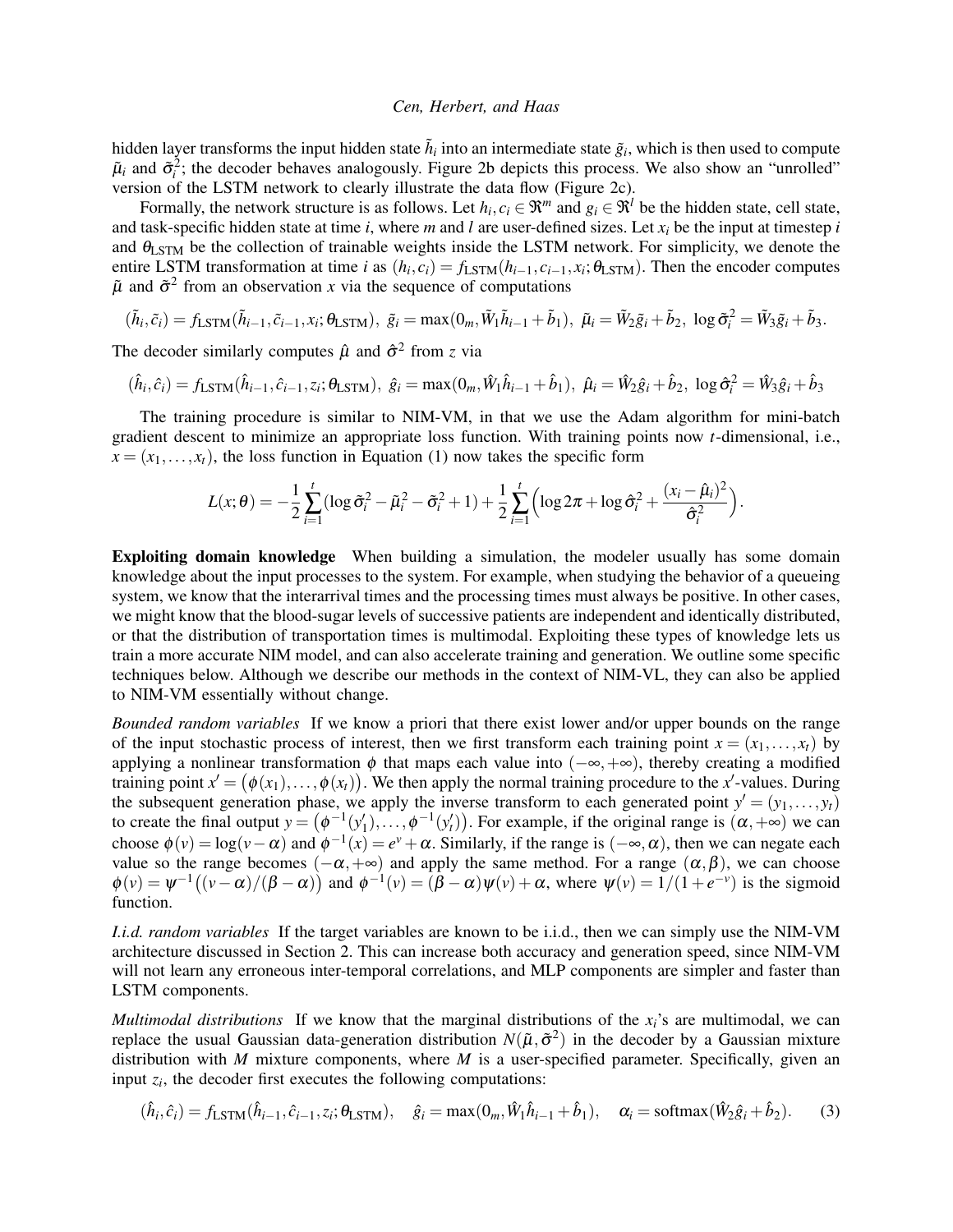<span id="page-7-2"></span>

Figure 5: ACF and PACF for ARMA(3,3) process.

For  $v = (v_1, \ldots, v_M)$ , the *i*th component of softmax $(v)$  is defined as  $e^{v_i}/\sum_{j=1}^M e^{v_j}$ . The components of the vector  $\alpha_i = (\alpha_{i1}, \ldots, \alpha_{iM})$  thus sum to 1, and are interpreted as mixture coefficients. The decoder computes the individual means and variances for the mixture components via

$$
\hat{\mu}_{ij} = \hat{W}_{3j}\hat{g}_i + \hat{b}_3, \quad \log \hat{\sigma}_{ij}^2 = \hat{W}_{4j}\hat{g}_i + \hat{b}_4
$$

for  $j \in [1..M]$ . We also change the second term in the loss function accordingly to

$$
\sum_{i=1}^{t} \log \left( \sum_{j=1}^{M} \alpha_{ij} (2\pi \hat{\sigma}^2)^{-1/2} \exp \left( (x - \hat{\mu}_{ij})^2 / 2 \hat{\sigma}_{ij}^2 \right) \right).
$$

To generate an output  $y_i$ , we first choose a mixture component by sampling  $j \in [1..M]$  according to the probabilities  $\alpha_{i1}, \ldots, \alpha_{iM}$ , and then sample  $y_i$  from the *j*th Gaussian distribution  $N(\hat{\mu}_{ij}, \hat{\sigma}_{ij}^2)$ .

#### <span id="page-7-1"></span>4 EXPERIMENTS

We conducted a series of experiments to assess NIM's accuracy and performance. Our results indicate that NIM can faithfully model both complex i.i.d. probability distributions and complex stochastic processes. Moreover, when interarrival and service times learned by NIM are used to drive a GI/G/1 queueing simulation, the outputs are close to those of the same simulation but with the "ground truth" input processes. NIM was also able to accurately model the arrival process to a real-world call center. Finally, NIM exhibited fast training and generation speeds, enabling practical deployment, and the required training-set sizes were modest compared to other VAE applications such as images, music, and text.

#### <span id="page-7-0"></span>4.1 Synthetic Complex Input Processes

We tested NIM-VL on five synthetic complex stochastic processes: an ARMA(3,3) process, a nonstationary ARMA/ARMA mixture process, an interarrival-time sequence for a nonhomogenous Poisson process, the waiting-time sequence for a GI/G/1 queue, and a sequence of i.i.d. multimodal random variables. In each case, NIM-VL was trained with 1,000 ground truth sample paths, each of length 100 unless otherwise noted. (For the i.i.d. example, this amounts to 100,000 i.i.d. training samples.) Sample paths generated traditionally are called "ground truth" and those generated by our VAE are called "NIM-VL". Unless specified otherwise, we took  $\tilde{h}_i, \tilde{c}_i, \tilde{g}_i \in \mathfrak{R}^{32}$  in the encoder, and similarly for the decoder.

ARMA(3,3) We first modeled an ARMA(3,3) process using NIM-VL. The autoregressive coefficients were (0.3,0.4,−0.1) and the moving average coefficients were (0.2,0.3,−0.7). At test time, we generated one NIM-VL sample path and compared it to a ground truth ARMA(3, 3) sample path, both of length 10,000. Figure [5](#page-7-2) shows the empirical autocorrelation function (ACF) and partial autocorrelation function (PACF) of the ground truth ARMA time series and NIM-generated sample path. Notice that the ACF and PACF of the NIM-VL generated sample path have damped-sine-wave shapes almost identical to those of the ground truth ARMA process.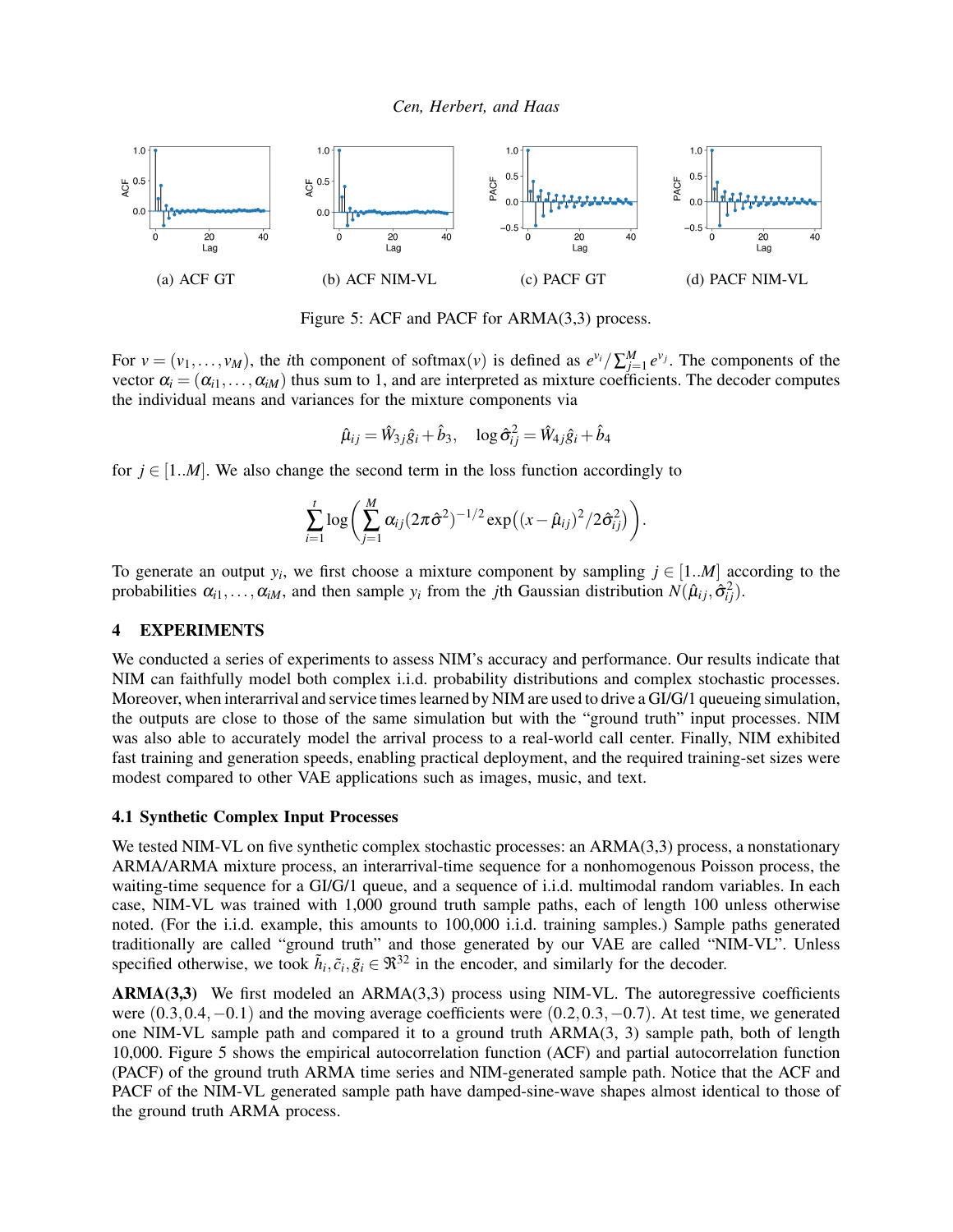| Stochastic Process      | NIM-VL             | Ground Truth       | ExpertFit             | ExpertFit Dist'n / Quality |
|-------------------------|--------------------|--------------------|-----------------------|----------------------------|
| ARMA(3, 3)              | $-198.56 \pm 1.18$ | $-197.98 \pm 1.07$ | $-5931.81 \pm 240.43$ | Johnson SU / Good          |
| <b>NHPP</b>             | $43.00 + 0.17$     | $43.53 + 0.17$     | $37.73 \pm 0.18$      | Pearson Type VI / Good     |
| I.i.d. Gamma-unif. mix. | $-236.26 \pm 0.39$ | $-226.95\pm0.19$   | $-415.42+0.64$        | Johnson SB / Bad           |

 $\frac{1}{2}$ 

 $\overline{\mathbf{a}}$ 

 $\rm s$ Time Step<br>60 50 40 3

8

 $0.8$ 

 $0.6$ 

 $0.4$ 

 $\epsilon$ 

 $\epsilon$ 

 $\infty$ 

 $\rm 8$ 

Time Step<br>60 50 40 3

 $\rm ^{60}$ 

 $0.8$ 

 $0.6$ 

 $04$ 

<span id="page-8-1"></span> $\frac{1}{2}$ 

 $\overline{a}$ 

 $\rm 8$ 

Time Step<br>60 50 40 3

8

 $0.10$ 

 $0.08$ 

 $0.06$ 

 $0.04$ 

<span id="page-8-0"></span>Table 1: Mean log-likelihood of sample paths generated by NIM-VL, ground truth and ExpertFit.

 $\overline{R}$  $\overline{R}$  $\overline{z}$  $_{0.2}$  $0.2$  $0.02$  $\tt Q$  $\mathbf{S}$ ន្ល  $\mathbf{S}$ ട്ട ഒ 10 20 30 40 50 60 70 80 10 20 30 40 50 60 70 80<br>Time Step  $\dot{o}$  $90^{\circ}$  $\dot{\mathbf{0}}$  $9C$  $10\ 20$ 30 40 50 60 70 80  $90$ Time Step (a) Ground Truth (b) NIM-VL (c) Difference

Figure 6: Empirical correlation coefficients for the ARMA/ARMA mixture stochastic process.

We also numerically evaluated the fidelity of NIM-VL by computing the mean log-likelihood, under the ARMA(3,3) distribution, over 1,000 sample paths of length  $t = 100$  generated (i) by NIM-VL after training, (ii) as sequences of i.i.d. samples from a fitted distribution found by ExpertFit, and (iii) directly from a true ARMA(3,3) distribution (and different from the paths used to train NIM-VL). The results are given in the first row of Table [1,](#page-8-0) where precision is indicated by 95% confidence-interval bounds. It can be seen that the mean log-likelihood for NIM-VL generated sample paths is close to that for the ground truth sample paths. ExpertFit was unable to detect the inter-temporal correlations of ARMA(3,3), and mistakenly identified the process as a sequence of i.i.d. samples from a Johnson SU distribution, rating the fit as "good". Not surprisingly, the log-likelihood score was extremely poor in this case.

**ARMA/ARMA mixture** Next, we considered a mixture  $\{X_i\}_{i\geq 1}$  of two nonstationary ARMA(2,2) processes  ${A_i}_{i>1}$  and  ${B_i}_{i>1}$  (with standard Gaussian innovations). To generate a sample path, we ran both processes in parallel; at time step *i*, we set  $X_i = A_i$  with probability 0.5 and otherwise set  $X_i = B_i$ . The parameters of the two processes are  $(0.95, -0.1; 0.2, 0.95)$  and  $(0.8, -0.3; 0.3, 0.7)$ . At test time, the trained model was used to generate 10,000 NIM-VL sample paths of length 100, and these NIM-VL sample paths were compared against 10,000 validation ground truth sample paths (again distinct from the sample paths used for training). As a simple way to compare these complex, nonstationary stochastic processes, we took the validation ground truth sample paths  $x_n = (x_{n,1},...,x_{n,100})$  for  $n \in [1..10,000]$  and computed empirical correlation coefficients  $\hat{\rho}_{ij}^{\text{GT}} = \widehat{\text{Corr}}[X_i, X_j]$  for  $1 \le i, j \le 100$ . We similarly computed  $\hat{\rho}_{ij}^{\text{NIM}}$  for the NIM-VL sample paths, and plotted the absolute differences  $d_{ij} = |\hat{\rho}_{ij}^{NIM} - \hat{\rho}_{ij}^{GT}|$  in a heat map. Figures [6a](#page-8-1) and [6b](#page-8-1) show the empirical correlations  $\hat{\rho}_{ij}^{\text{GT}}$  and  $\hat{\rho}_{ij}^{\text{NIM}}$  respectively. Figure [6c](#page-8-1) gives the correlation difference plot. Note that Figure [6a](#page-8-1) and Figure [6b](#page-8-1) both have scale  $[0,1]$  while Figure [6c](#page-8-1) has scale  $[0,0.1]$ . The largest absolute correlation difference value is 0.060, indicating good agreement.

Nonhomogeneous Poisson process We next tested our approach on a nonhomogenous Poisson process (NHPP) interarrival time process with a rate function  $\lambda(t) = \frac{1}{2} \sin(\frac{\pi}{8}t) + \frac{3}{2}$ . Because we know a priori that interarrival times for a NHPP are positive with probability 1, we applied the log-transformation technique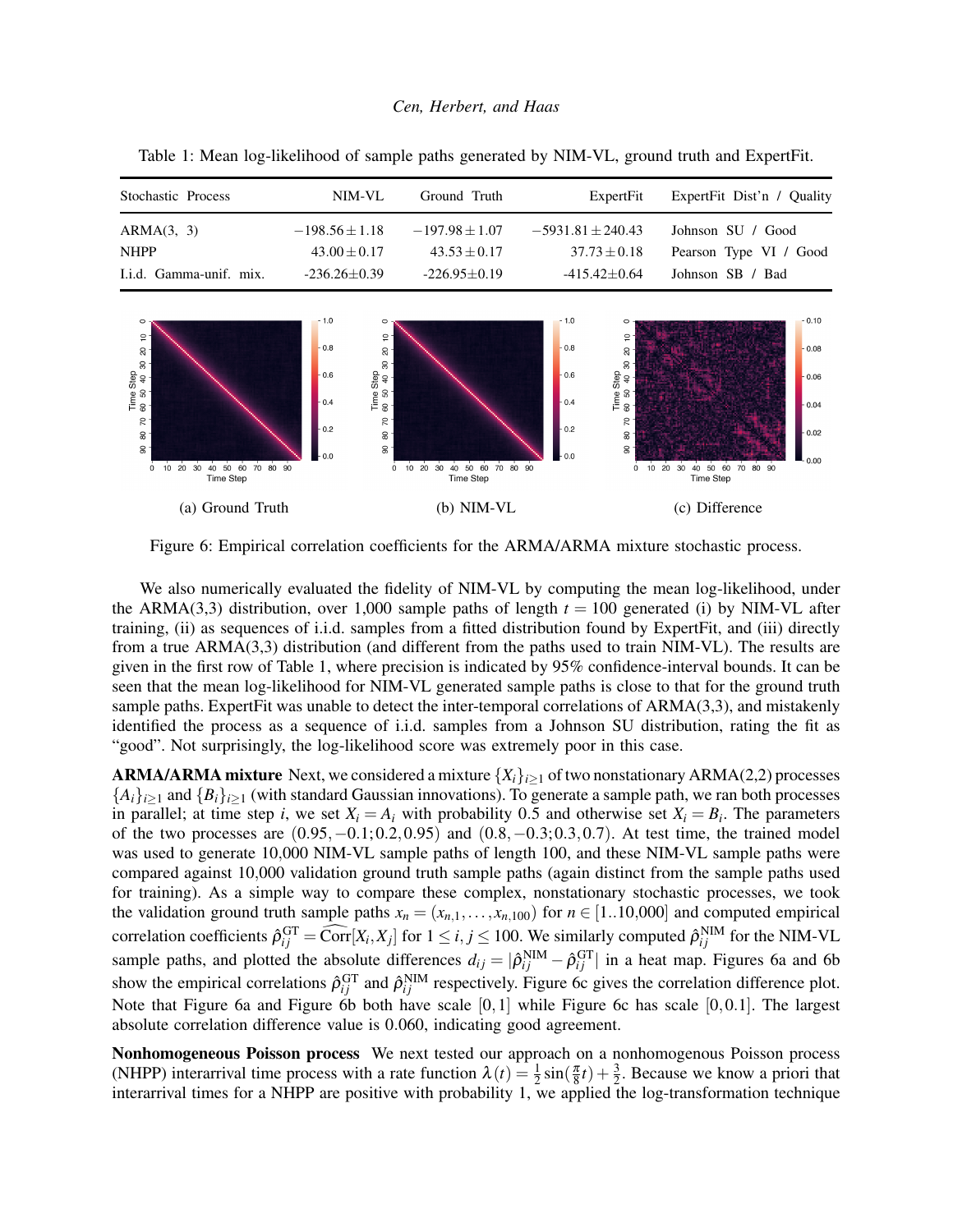<span id="page-9-0"></span>

Figure 7: Empirical correlation coefficient differences for NHPP.

Figure 8: Empirical arrival rates for NHPP.

Figure 9: Empirical correlation coefficient differences for GI/G/1 waiting-time sequence.

described in Section [3](#page-4-0) when using NIM-VL. Ground truth data was generated via thinning; see [\(Law 2015,](#page-11-0) p. 474). Figure [7](#page-9-0) shows the correlation differences. The largest absolute correlation difference is 0.069, again indicating good agreement.

We next compared the empirical arrival-rate function to the ground truth function  $\lambda(\cdot)$  given above. We trained NIM-VL on 1,000 sample paths of arrival times in the time interval [0,50], and tested on 10,000 sample paths with arrivals in [0,100]. Figure [8](#page-9-0) shows the empirical and ground truth arrival-rate functions. As can be seen, the agreement is quite good, not just during the interval [0,50], the period on which NIM-VL was trained, but also on the interval [50,100], where NIM-VL never saw data values during training. NIM-VL thus learned the underlying statistical structure of the NHPP—without knowing that it *was* an NHPP—and thus was able to extrapolate beyond the training data.

Finally, we computed log-likelihoods of generated sample paths, analogously to our ARMA(3,3) experiment. Looking at the second row of Table [1,](#page-8-0) it can be seen that, as with  $ARMA(3,3)$ , the mean log-likelihood for NIM-VL generated sample paths is close to that for the ground truth sample paths. ExpertFit is again unable to detect inter-temporal correlations, and mistakenly identifies the process as a sequence of i.i.d. samples from a Pearson Type VI distribution, rating the fit as "good". Although the log-likelihood score is much better than for ARMA(3,3), it is still lower than for NIM-VL. We note that a more careful user of ExpertFit could generate an autocorrelation plot, and hence might visually detect the lack of independence, but then there would be no guidance on what to do next.

Waiting time sequence for a GI/G/1 Queue The next complex stochastic process that we examined was the waiting-time sequence for a GI/G/1 queue, which can be generated from the well-known Lindley recursion or by simulating the queue. We used a  $Gamma(0.25, 4)$  interarrival-time distribution and a  $Gamma(0.5,1)$ .service-time distribution. Since the waiting time is always nonnegative, we used the logtransformation described in Section [3.](#page-4-0) We generated 1,000 sample paths, each comprising the sequence of waiting times for the first 100 jobs, and used these to train NIM-VL (with  $\tilde{h}_i, \hat{h}_i \in \Re^{128}$ ). We then compared the NIM-VL sample paths against a validation set of 1,000 ground truth sample paths. Figure [9](#page-9-0) shows the empirical correlation differences; the maximum difference is 0.056, again showing good agreement.

Multimodal distribution Finally, in the i.i.d. setting, we show how domain knowledge can be exploited to accurately capture a multimodal interarrival-time distribution by using the Gaussian-mixture technique of Section [3,](#page-4-0) as well as a log-transformation to enforce nonnegativity. We denote the resulting network as NIM-VL-GM. Specifically, we consider a mixture distribution having two components, a Gamma(2.875,0.5) and a Uniform(10,20) distribution, with mixing weights 0.6 and 0.4. For this challenging distribution, ExpertFit fitted a Johnson SB distribution family to the data, completely missing the multimodality, but at least rated the fit as "bad". As shown in Figure [10,](#page-10-0) the enhanced version of NIM-VL is able to capture the structure of this distribution. Moreover, the third line in Table [1](#page-8-0) shows that the empirical mean log-likelihood of NIM-VL-GM is close to that of ground truth, and is significantly higher than that of ExpertFit.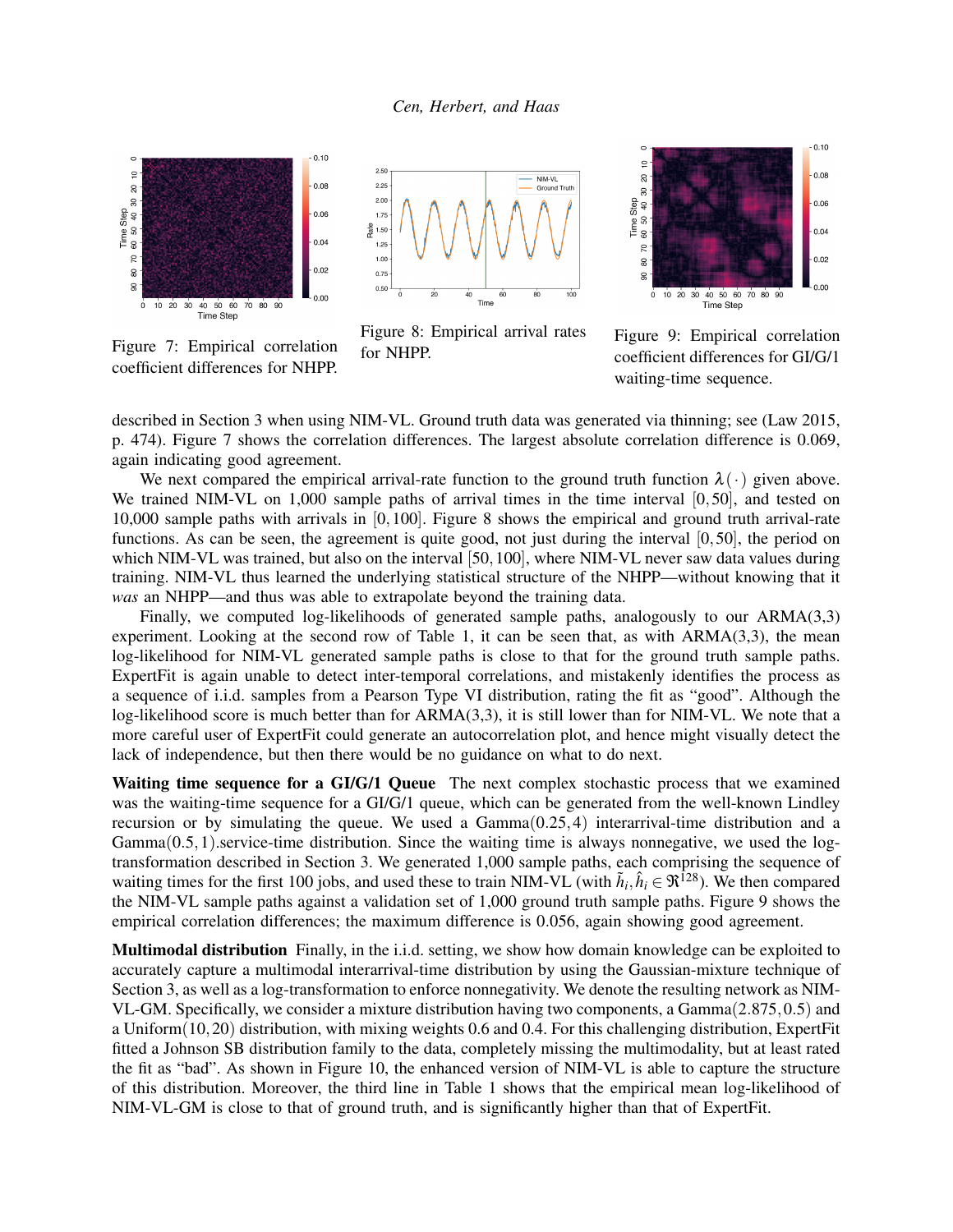<span id="page-10-0"></span>

Figure 10: Empirical densities for Gamma-Uniform mixture.



Figure 11: Empirical arrival rates for emergency-call data.



Figure 12: Q-Q plot for  $W_{60}$  distribution in a GI/G/1 queue.

<span id="page-10-1"></span>Table 2: Min. # of training sample paths required to achieve fidelity comparable to  $n = 1000$  baseline.

| Stochastic process:  |    | $ARMA(3,3)$ $ARMA mix$ . | <b>NHPP</b> | GI/G/1 Waiting time | Gamma-unif. mix. |
|----------------------|----|--------------------------|-------------|---------------------|------------------|
| Min. # sample paths: | 10 | 500                      | 250         | 500                 | 000!             |

### 4.2 Real World Dataset: Emergency Call Center

We applied NIM-VL (with  $\tilde{h}_i, \hat{h}_i \in \Re^{128}$ ) to a real world dataset, the daily emergency-call interarrival times for the San Francisco Fire Department (SFFD) in 2018. We randomly selected two thirds of the data (243 days) to train the model. We then generated sample paths and compared their empirical arrival rate function to the remaining one third (122 days) of the SFFD data. As can be seen in Figure [11,](#page-10-0) the empirical arrival-rate function of NIM-generated data closely approximates that of the actual data. Note that the ground truth arrival-rate function is constructed from less data than was used to construct the arrival-rate function for NIM-VL, and hence is less smooth.

### 4.3 A Queueing Simulation

Our final experiment examines the end-to-end effect of using inputs from NIM-VL to simulate the waiting time  $W_{60}$  of the 60th job in an NHPP/Gamma/1 FIFO queue: the interarrival time process is an NHPP as before and service times are i.i.d. Gamma(1.2,0.4). The training sets for interarrival times and for service times each comprise 1000 sample paths with 50 observations per path. We apply our log-transformation method for interarrival and service times. Figure [12](#page-10-0) shows a  $Q-Q$  plot for the distribution of  $W_{60}$  over 4,000 simulation replications, comparing simulations with ground-truth inputs to simulations with NIM-VL inputs; There is close agreement between the simulations. Note that each sample path in the training data comprises only 50 jobs, but we simulate 60 jobs. This indicates that, if the system is not too nonstationary, we can extrapolate beyond our training set; a trace-driven simulation would not be applicable here.

### 4.4 Training Times, Generation Speeds, and Training-Set Size

We implemented NIM-VL in PyTorch 1.0 and trained our models on a workstation equipped with a 2.10GHz Intel Xeon CPU having 376 GB of RAM, plus an NVIDIA GeForce RTX 2080 Ti GPU with 12GB memory and CUDA 10.1 installed. Training times ranged between 10 and 20 minutes.

After training, the models were exported in ONNX format, which can then be used for sample-path generation on a wide range of computers. In particular, we tested generation speeds on a commodity 2018 MacBook Pro (2.2GHz 6-core Intel Core i7 with 32GB of RAM). We were able to generate 1,000 sequences of 1,000 learned NHPP interarrival times in roughly 0.85 seconds. For i.i.d. data, NIM-VM (with 32 hidden nodes per encoder and decoder) is able to generate 10<sup>6</sup> i.i.d. learned exponential random variables in roughly 0.12 seconds. Note that sample-path generation consists mainly of simple matrix multiplications, which can potentially be accelerated via GPUs. Thus NIM-VL is fast enough to be usable in practice.